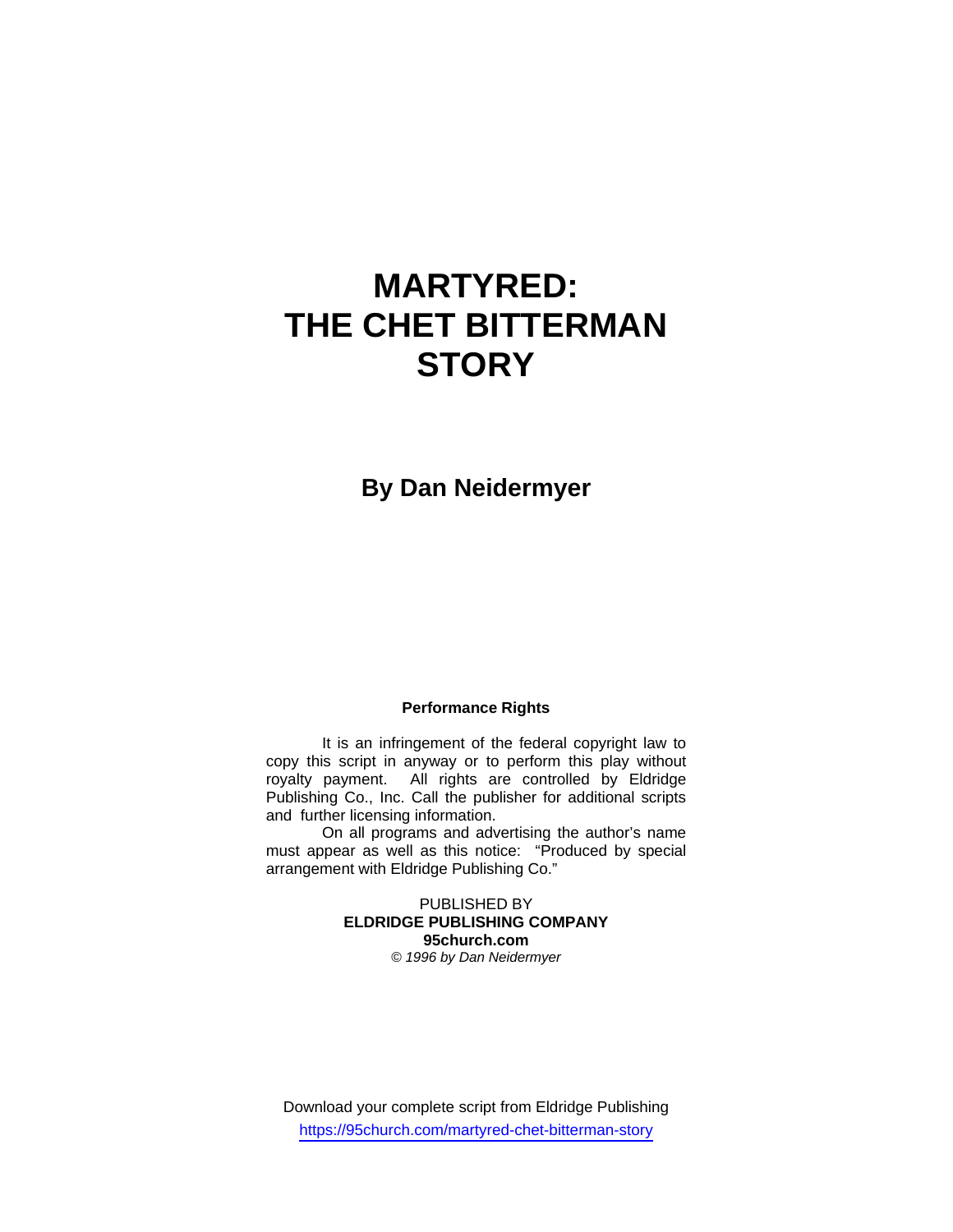#### *Martyred: The Chet Bitterman Story - 2 -*

# **STORY OF THE PLAY**

Just before dawn, January 18, 1981, 29-year-old Chet Bitterman was kidnapped at gunpoint in Bogota, Columbia, and held hostage for 48 days. Rebels demanded all Wycliffe Bible translators leave Columbia or Chet would be killed. Abducted from his wife and two toddlers, Chet had recently come to Columbia to live with a remote tribe and develop for that tribe their own language in written form. He would then translate the scriptures into that language. Chet's is a valiant story of courage and witness under vicious pressure, a story of caring for his kidnappers, concern for his family and true faithfulness to his Lord that ended in martyrdom.

#### **SET**

This play can be performed in any size, any type facility, with or without a stage. "Specific locations" are mentioned for the purpose of identifying locales of the play's action. Such locales can be suggested through the use of very simple set pieces such as a chair, a night stand, four folding chairs, etc.

#### **PROPS**

Small bedside lamp, rifles (used by guerrillas; optional), chair (in guerrilla interrogation cellar), piece of paper (used by Emilio), gun (used by Raul; can be a starter gun used at athletic meets), suitcase (used by Marsha), 2 telephones (used by Chester and Bernie), M-19 banner/flag (large piece of material made to appear as such).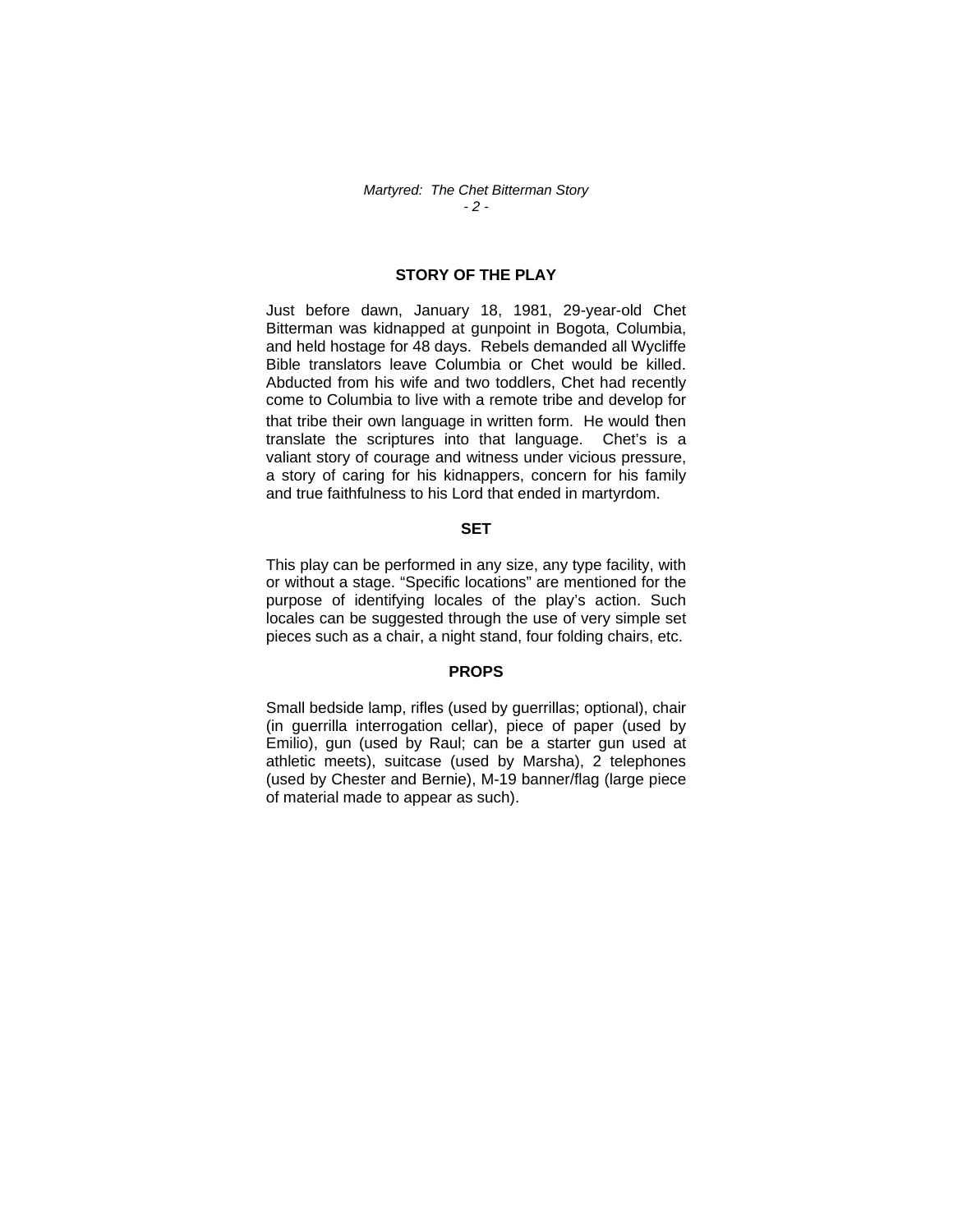# **CAST OF CHARACTERS**

*(7 M, 4 W, 2 optional roles, plus extras as desired)* 

**CHESTER BITTERMAN, III:** ("Chet") 29-year-old Bible translator ministering in Colombia.

**BRENDA BITTERMAN:** Wife to Chet, daughter of Wycliffe Bible Translators missionaries in Colombia.

**\*ANNA RUTH:** Chet and Brenda's 3-year-old.

**\*ESTHER ELIZABETH:** Chet and Brenda's 2-year-old.

**RAUL:** M-19 captor/interrogator.

**EMILIO:** Raul's fellow M-19 revolutionary.

**BRAD:** Wrestling buddy and friend of Chet.

**BERNIE MAY:** Missionary pilot for JAARS (Wycliffe's Jungle Aviation and Radio Service) and U.S. Director of Wycliffe Bible Translators.

**MARSHA:** Friend of Chet at Columbia Bible College.

**FRED:** Fellow missionary in Colombia.

**MARCIA:** Another.

- **CHESTER BITTERMAN, JR.:** ("Chester") Father of Chet, late 40s to early 50s.
- **MARY BITTERMAN:** Mother of Chet, also late 40s to early 50s.
- **EXTRAS**: M-19 guerrilla rebels, announcers for "Radio Bogota" and "American Radio" (on tape/unseen), announcer for roller rink (on tape/unseen).
- **\*NOTE**: The roles of "Anna Ruth" and "Esther Elizabeth" are optional, based on the availability of actresses.
- **NOTE:** Please see end of playbook for the background story of Chet Bitterman.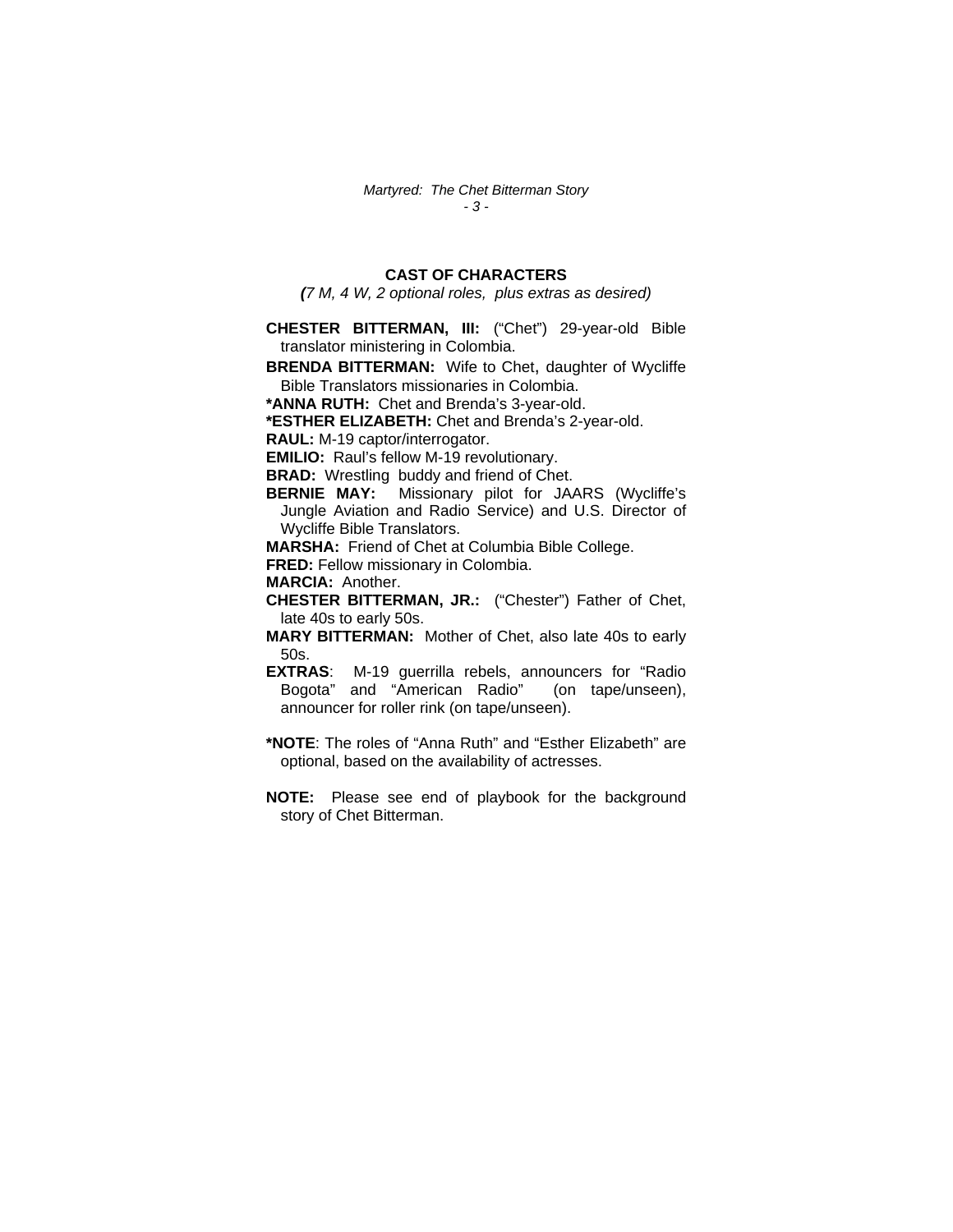## **PLEASE NOTE**

The use of darkness is crucial to the play's developing action. To sustain the mounting tension surrounding Chet's capture and kidnapping, no "dead time" should occur between scenes. Rather, dialogue and action should continue as the lights fade to black. Also, during this blackness, the actor playing Chet can change various articles of clothing which assist in identifying the different time periods depicted within this play.

Two individuals can play the role of Chet Bitterman. One older-looking actor could play Chet during the interrogation scenes with Raul. A younger-looking actor could play the teenage and college-age Chet. The script is written for one actor, thus the clothing change suggestions. If two actors are used, the clothing suggestions continue to be appropriate for the younger Chet.

#### **SYNOPSIS**

- **Place**: Most of the action takes place in and around Bogota, Colombia, and in several locations of Chet Bitterman's teenage and college life.
- **Time**: Much of the action occurs between January 19, 1981, the day of Chet Bitterman's kidnapping by M-19 revolutionaries, and March 7, 1981, the day of his martyrdom, with several flashbacks into Chet's teenage and college years.

**Scene 1:** Mission guest house, Bogota, Colombia. Night, January 19, 1981.

**Scene 2:** A dark cellar in some nondescript building somewhere in Bogota. Four days later, January 23, 1981.

**Scene 3:** Family room in a neighbor's house, near Lancaster, Pennsylvania. During Chet's high school days.

**Scene 4:** Guerrilla interrogation cellar, January 23, 1981.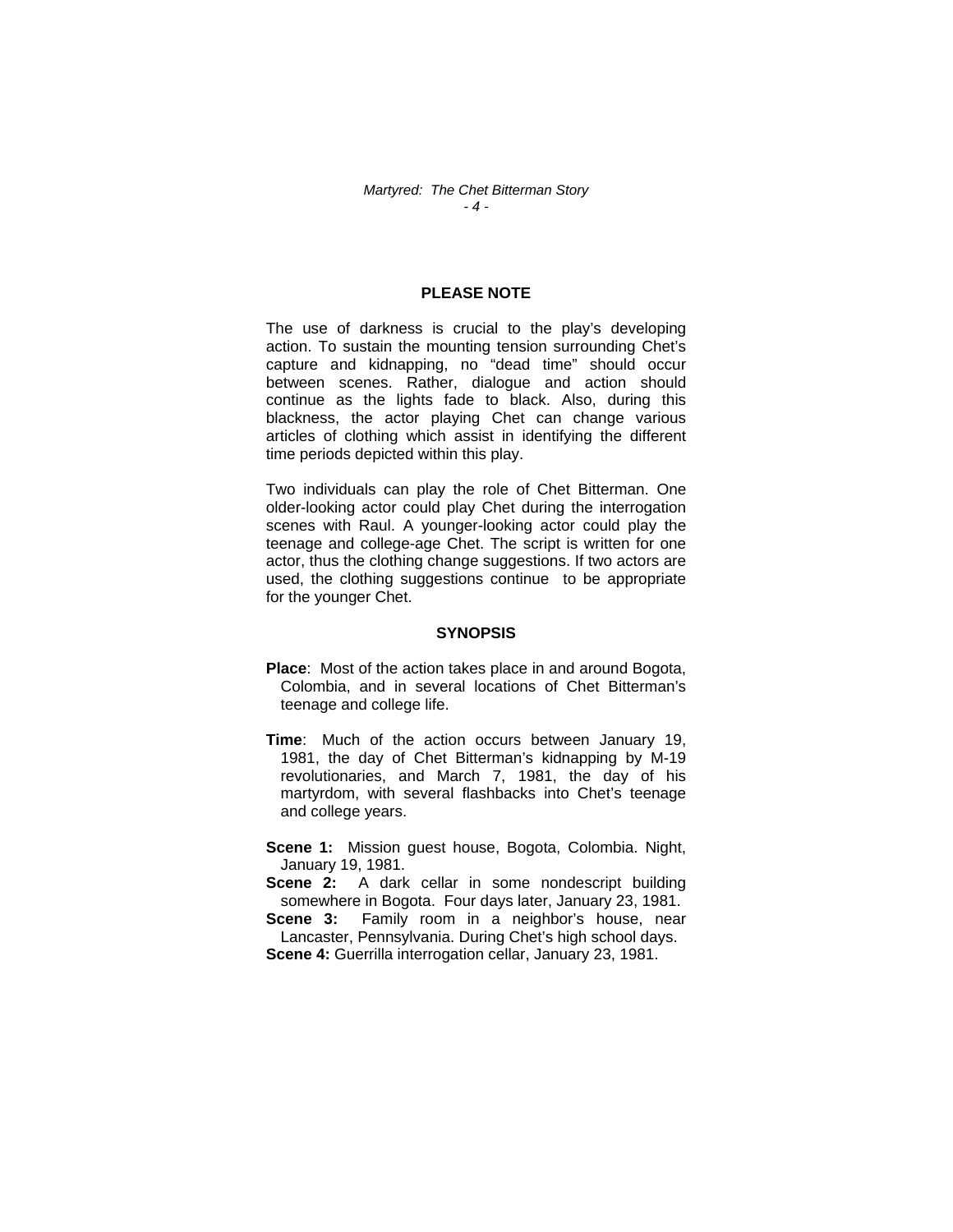**Scene 5:** Campus of Columbia Bible College, Columbia, South Carolina. Start of Thanksgiving vacation, November, 1970.

**Scene 6:** Mission guest house, January 23, 1981.

- **NOTE:** Within Scene 6, there is some action in another section of the staging area, designated as the home of Chester and Mary Bitterman, Jr., near Lancaster, Pennsylvania.
- **Scene 7:** Roller-skating rink, Lancaster, Pennsylvania. Night, January, 1975.
- **Scene 8:** Chester and Mary Bitterman, Jr.'s house, Morning, January 23, 1981.
- **NOTE:** Within Scene 8, there is brief action in another section of the staging area, designated as Bernie May's office in Huntington Beach, California.

**Scene 9:** Guerrilla interrogation cellar. Morning of February 18, 1981, one day before M-19's deadline.

**Scene 10:** Mission guest house, February 18, 1981.

**Scene 11:** Guerrilla interrogation cellar. Night of March 6/morning of March 7, 1981.

**Scene 12:** Guerrilla interrogation cellar. Mid-morning, March 7, 1981.

- **Scene 13:** Front of the staging area. Today.
- **NOTE:** The play was written to be presented without an intermission to sustain the mounting tension of the imprisonment.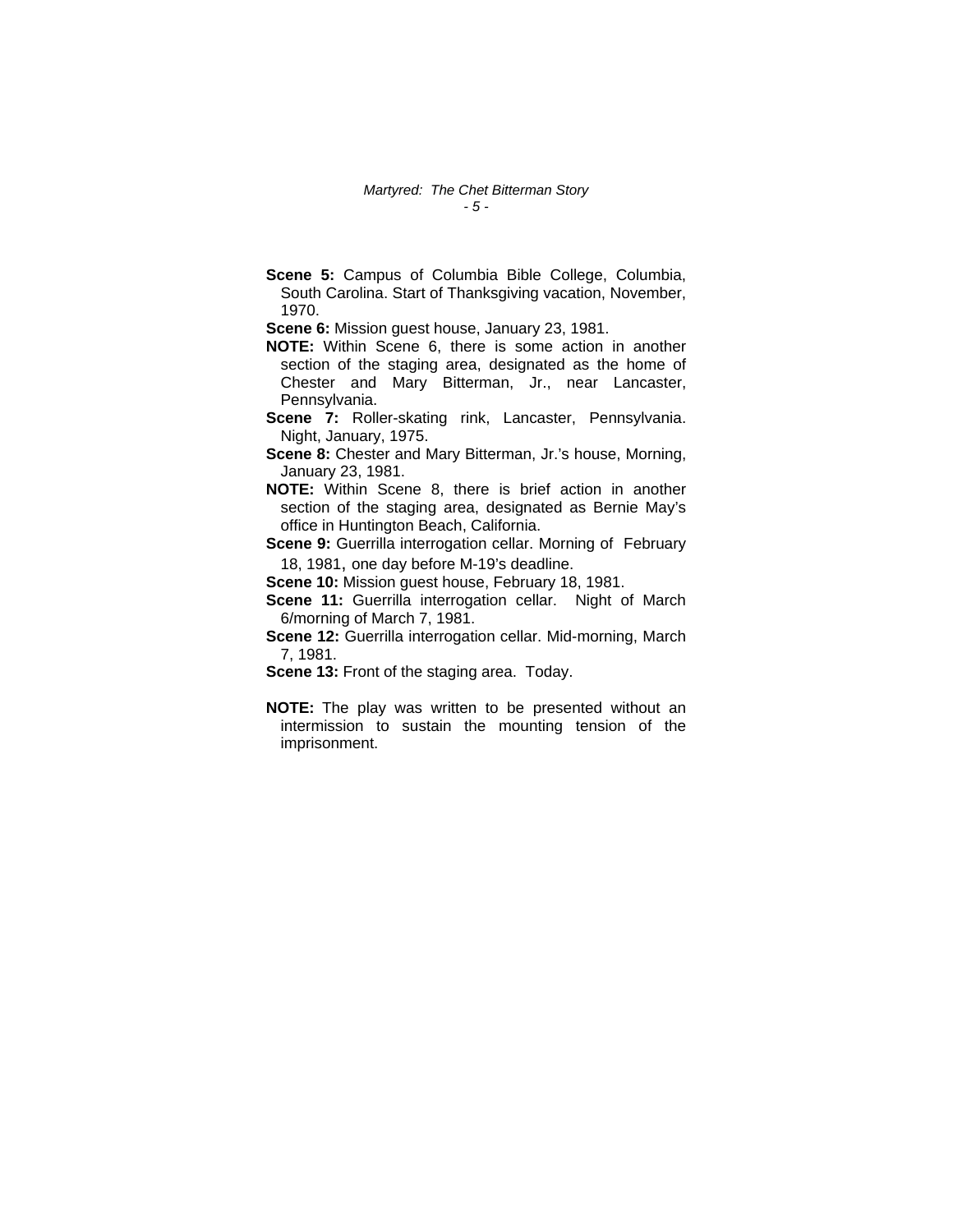# **COSTUMES**

The GUERRILLAS could wear ski masks and camouflage. CHET, BRENDA, and the OTHERS would dress in styles in keeping with the mid-to-late 1970s.

**NOTE:** Clothing is used to locate and identify specific periods within Chet's life. Such clothing can be very simple items such as a T-shirt and shorts, a bulky sweater, etc. If the character of Chet is played by just one actor, he never exits the staging area, thus clothing should be easy to pull on and off and placed in areas easily accessible in the dark.

# **SFX**

A telephone (can be on tape) Background music appropriate for a roller-skating rink

### **NEWS BROADCASTS**

Throughout the play, news reports and bulletins update the audience concerning the guerrillas' demands, as well as actions being taken concerning securing the release of Chet Bitterman. These "broadcasts" could quite easily be taped or performed live, at the director's discretion. Similar suggestions are offered concerning Chet's comments that begin and end the play.